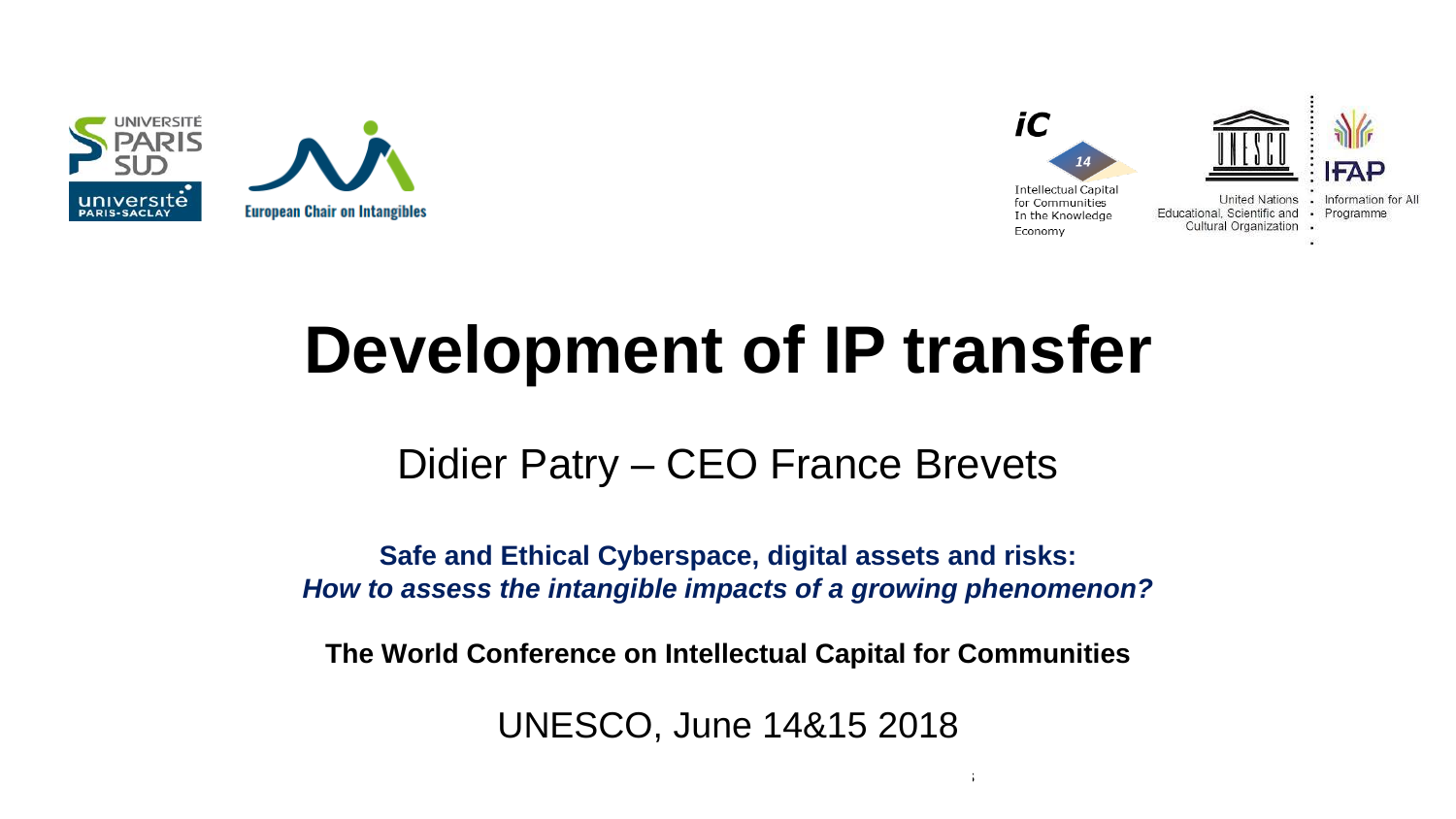



- Significant Improvements *Structure and Organizations*
- 1. Public Research Organizations (PROs) to Private
	- a. Creation of new Technology Transfer Offices (TTOs)
	- b. SATT (Companies for the Acceleration of Tech Transfers)
	- c. CNRS : CNRS Innovation 50 people
	- INSERM : INSERM Transfert
	- e. CEA : CEA Tech
	- **France Brevets**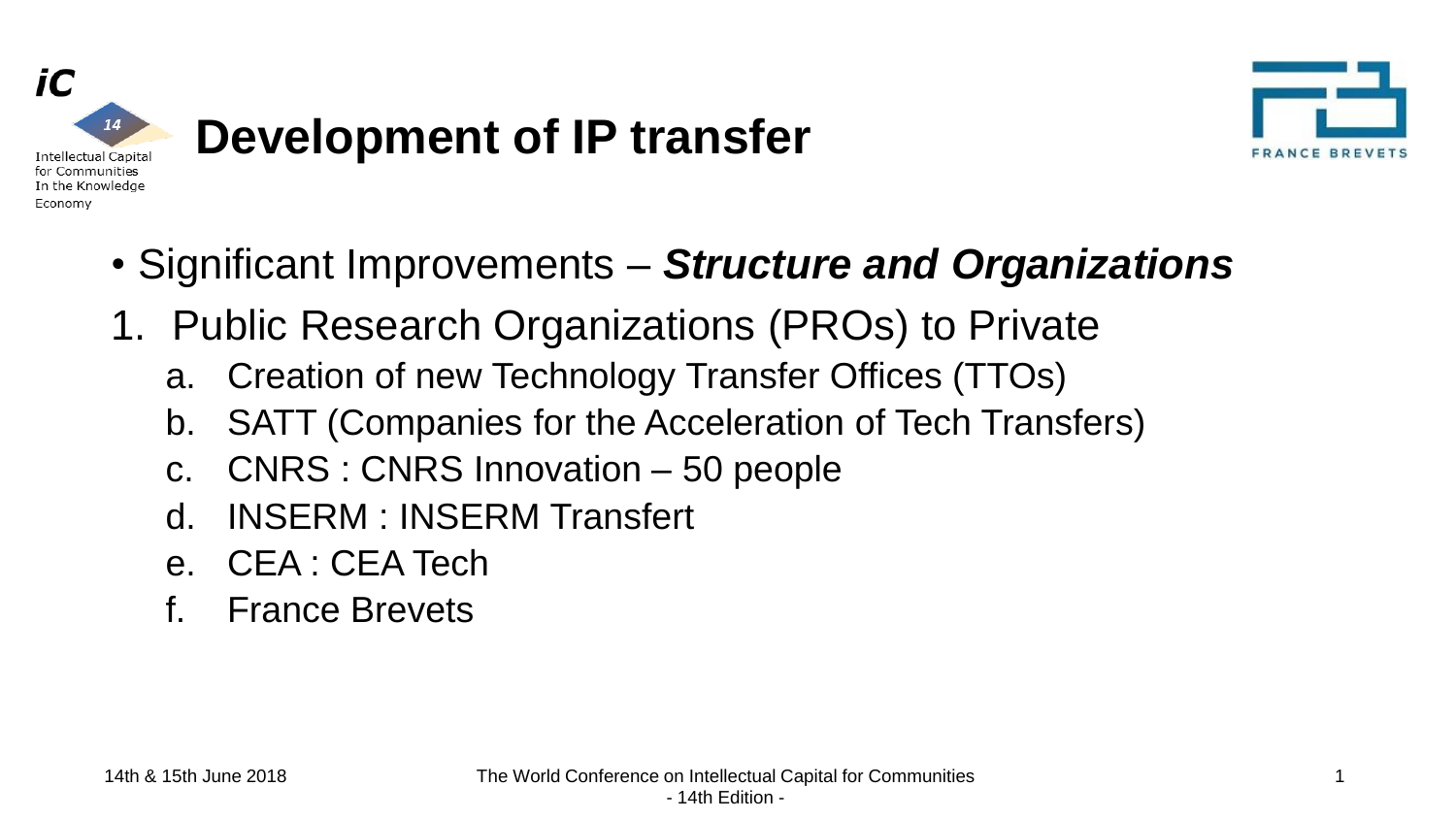



- Significant Improvements *Resources Deployed*
- 1. Public Research Organizations (PROs) to Private
	- a. More "boots on the ground"
	- b. Increased competencies
	- c. Higher budget
	- d. Better organization within the PROs
	- e. Improved processes
	- f. Centralized operations
	- g. Coherent programs
	- h. Reduced volatility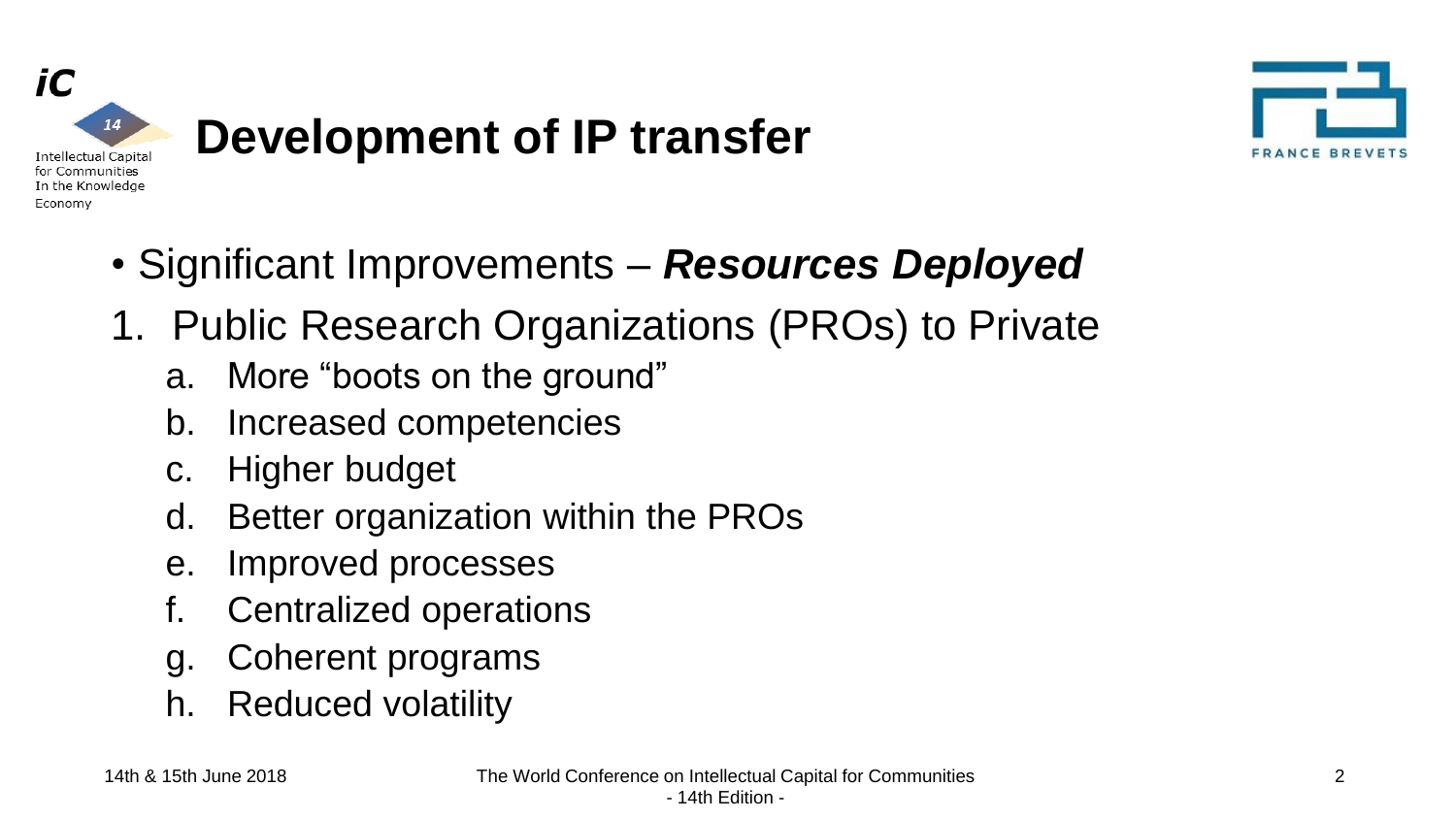



- Significant Improvements *Outcome*
- 1. Public Research Organizations (PROs) to Private
	- a. New ecosystem to foster entrepreneurial spirit
	- b. Start-ups created have better chance to attract funding (cf. Bpi)
	- c. Large number of licenses signed with private sector
	- d. Increased number of patents filed
	- e. Better extraction of promising technologies
	- f. Improved seed mechanism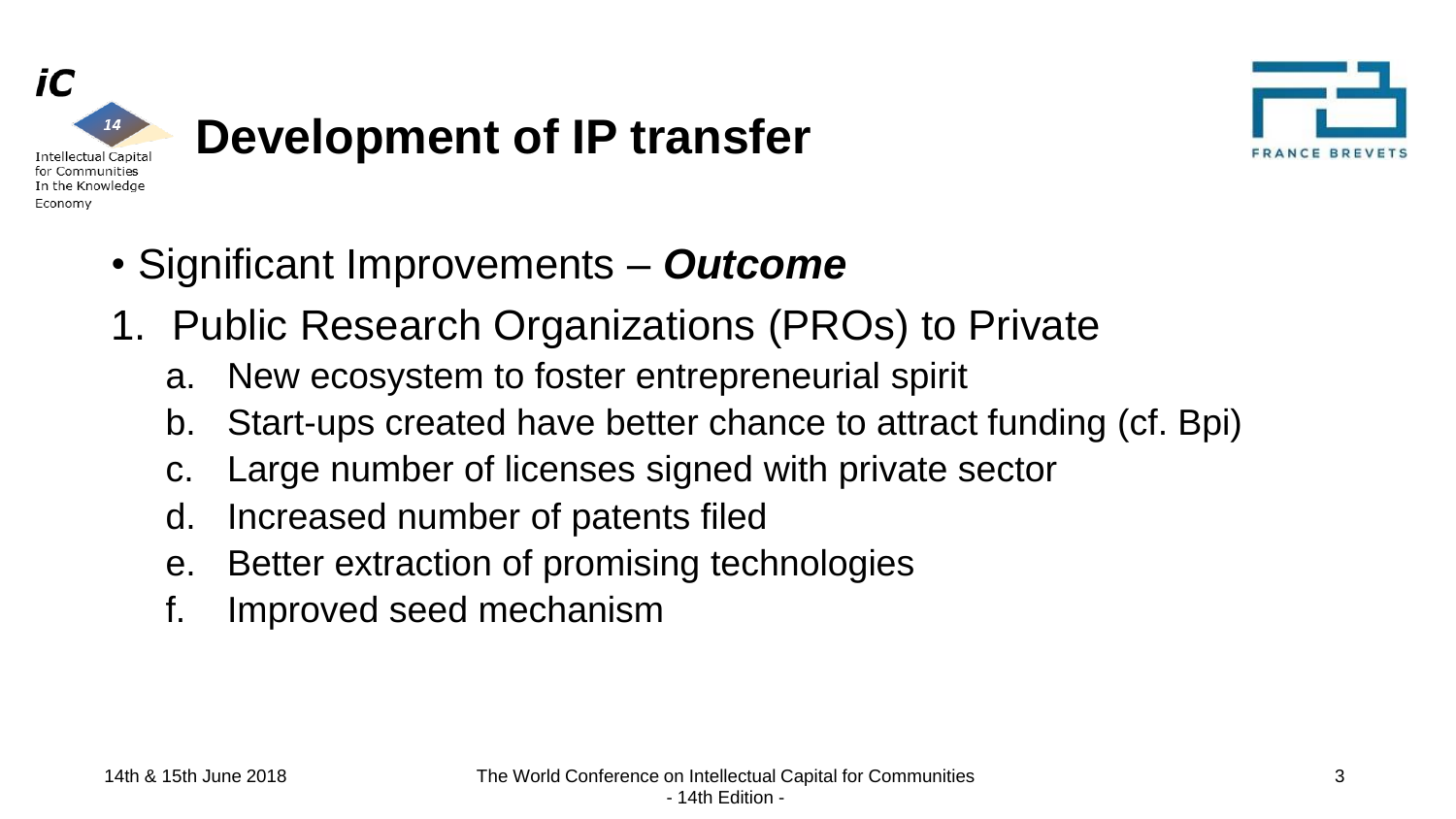



- Significant Improvements *Open Innovation in B2B*
- 2. B2B Private to Private
	- a. Shift into how execs see the benefits of tech and IP transfers
	- b. Increasing maturity into how to integrate tech and IP transfer into BP
	- Better understanding of benefits of inbound and outbound tech and IP transfers
	- d. Decision makers start to perceive the value and effects of tech and IP transfers on business success and market share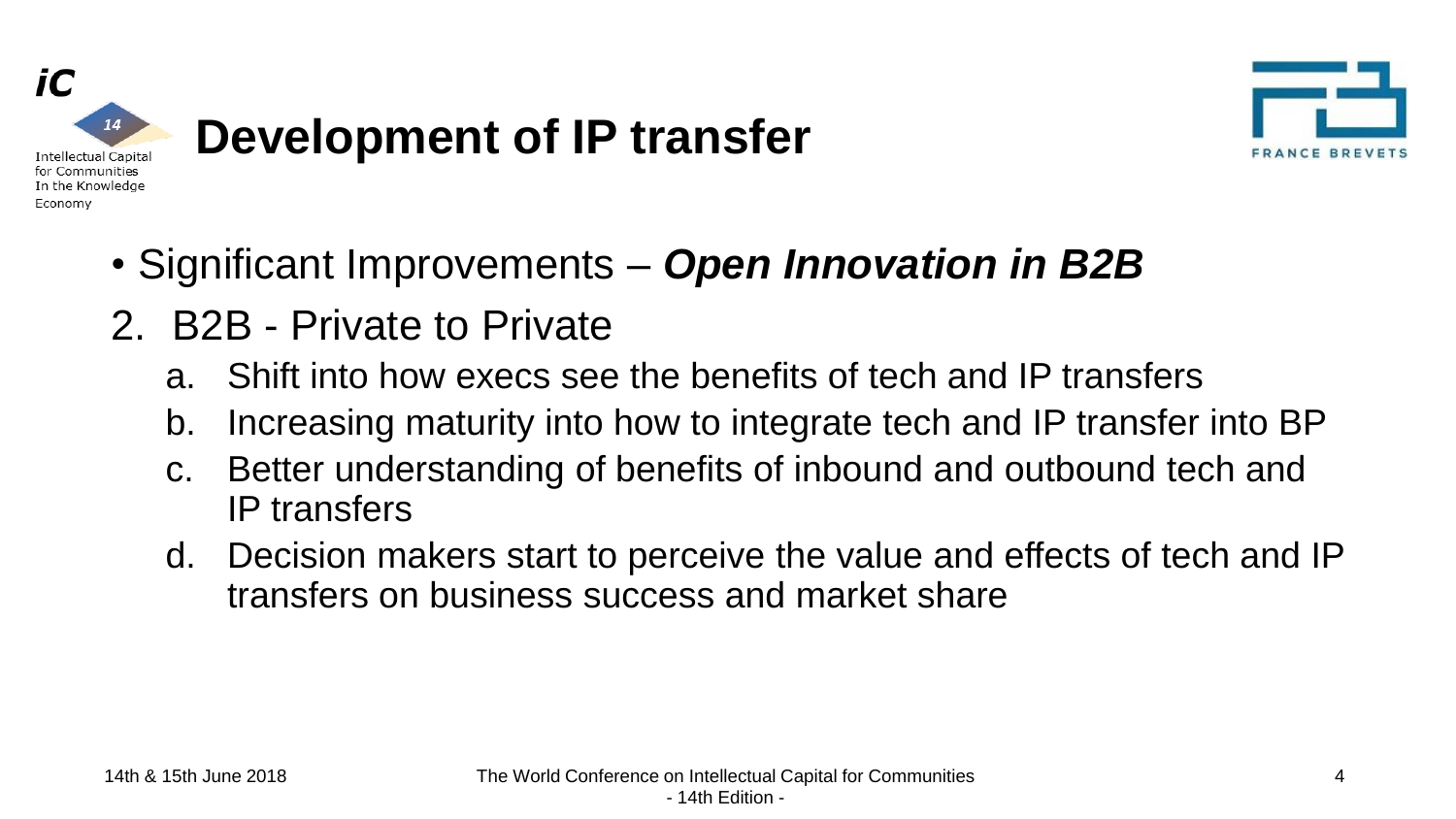



- Significant Improvements *Mature Start-ups*
- 2. B2B Private to Private
	- a. Time is running
	- b. Tech and IP transfer as a way to get cash in business segments and verticals which are not addressed commercially
	- c. Tech and IP transfer with industry partners to generate immediate revenue
	- d. Cash allows deployment of resources where it is needed to focus: new hires, new flyers, more sales people, new prototypes and demonstrators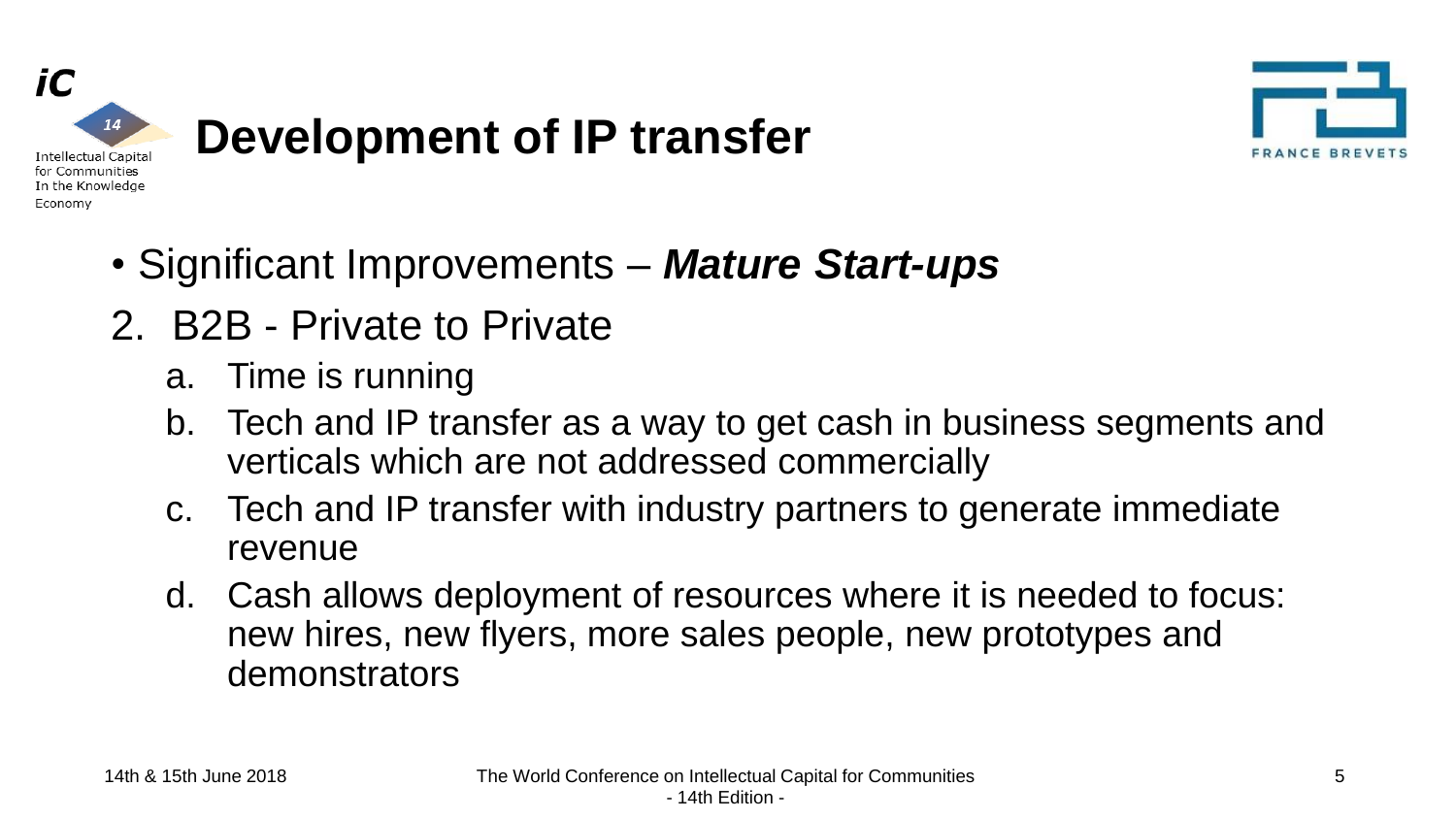



• Significant Improvements – *Large Corporations*

#### 2. B2B - Private to Private

- a. Realization that using IP only to sue alleged infringers and competitors is not (always) the best option
- b. Company is better off licensing out some of its technology to disseminate it and create ecosystem and installed base
- c. Ecosystem and installed based will foster and boost sales of proprietary products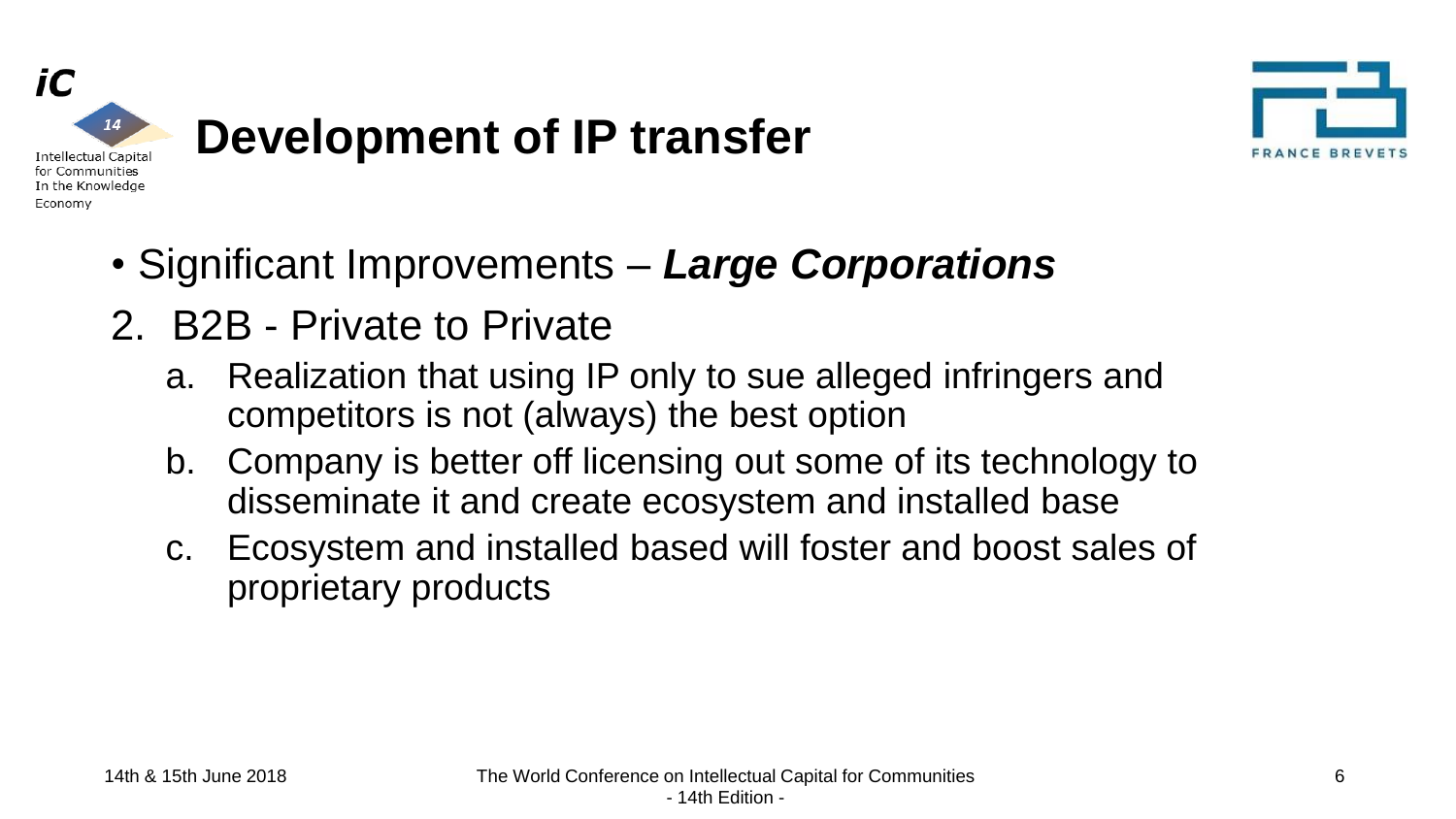



- Significant Improvements *Yes, Yes and Yes*
	- **1. PROs:** Transfers to private sector, through TTOs (SATTs)
	- **2. Start-up:** Transfers to large corporations through tech transfers where verticals or business segments cannot be addressed in a reasonable period of time
	- **3. Large corporations:** Transfers to all kinds of business entities including direct competitors to create ecosystems which will foster and boost the sales of proprietary products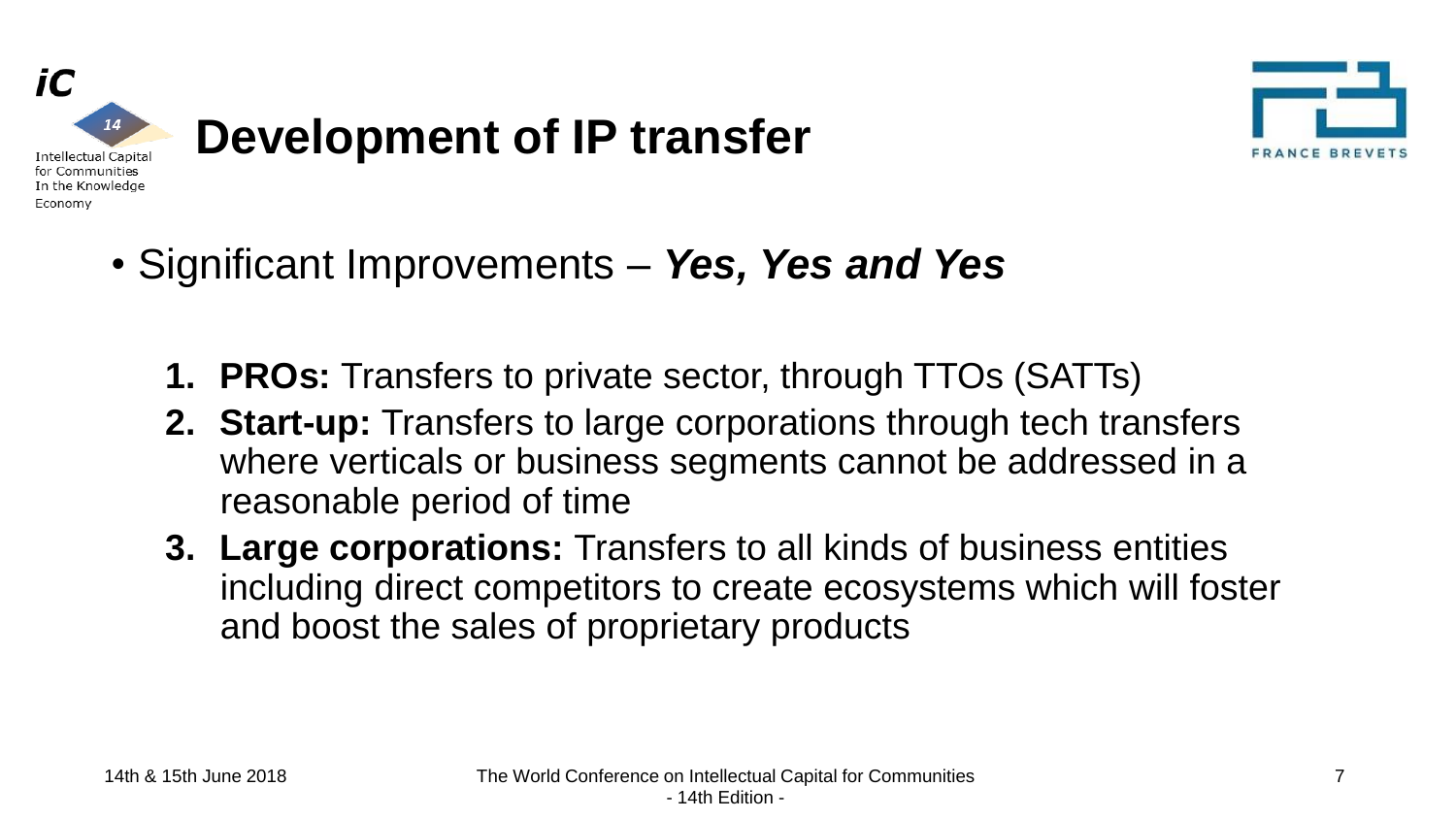

Economy



# Thank You